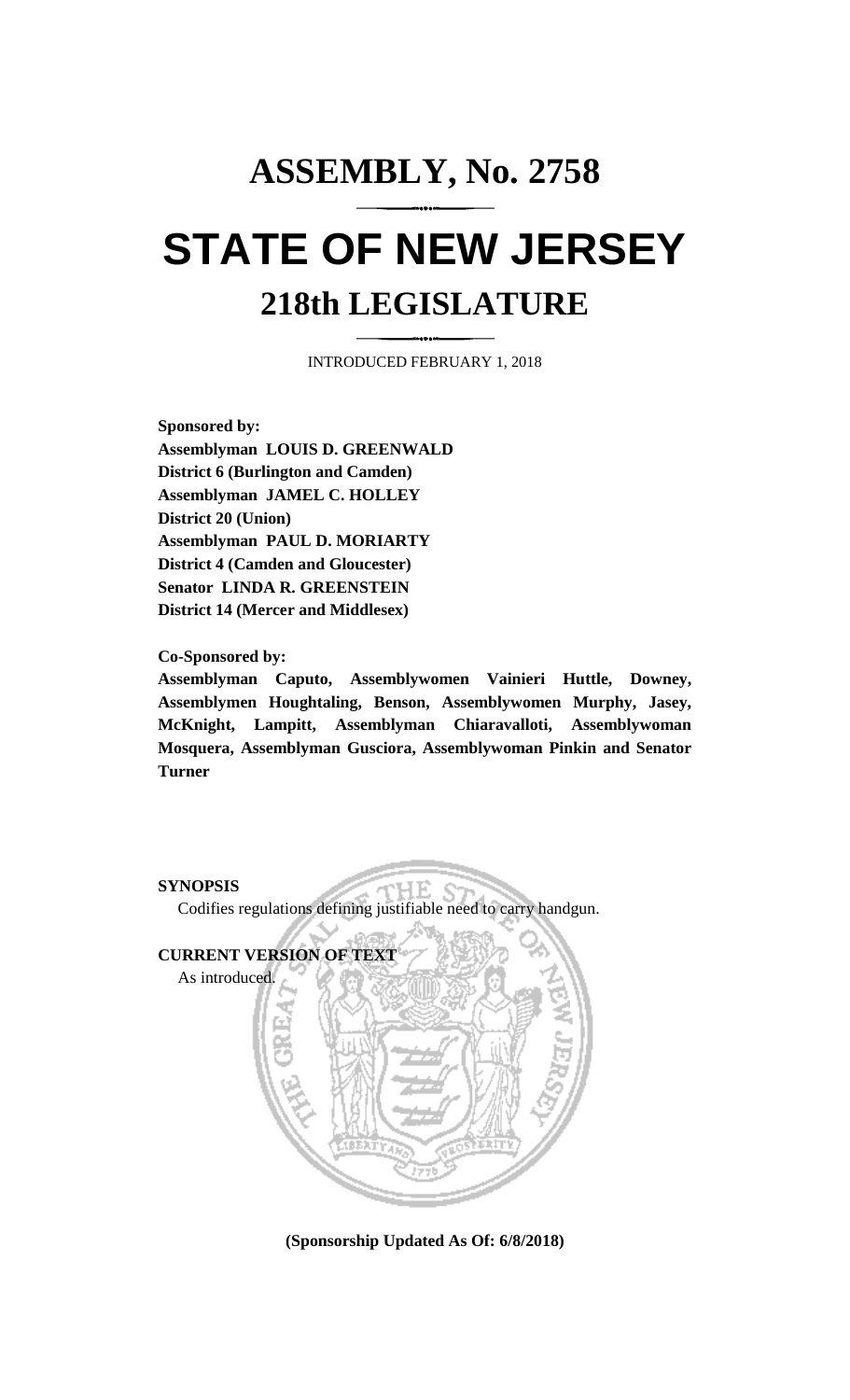**AN ACT** concerning handgun carry permits and amending N.J.S.2C:58-4.

 **BE IT ENACTED** *by the Senate and General Assembly of the State of New Jersey:*

1. N.J.S.2C:58-4 is amended to read as follows:

 2C:58-4. a. Scope and duration of authority. Any person who holds a valid permit to carry a handgun issued pursuant to this section shall be authorized to carry a handgun in all parts of this State, except as prohibited by **[**section 2C:39-5e**]** subsection e. of N.J.S.2C:39-5. One permit shall be sufficient for all handguns owned by the holder thereof, but the permit shall apply only to a handgun carried by the actual and legal holder of the permit.

 All permits to carry handguns shall expire **[**2**]** two years from the date of issuance or, in the case of an employee of an armored car company, upon termination of his employment by the company occurring prior thereto whichever is earlier in time, and they may thereafter be renewed every **[**2**]** two years in the same manner and subject to the same conditions as in the case of original applications.

 b. Application forms. All applications for permits to carry handguns, and all applications for renewal of **[**such**]** permits, shall be made on the forms prescribed by the superintendent. Each application shall set forth the full name, date of birth, sex, residence, occupation, place of business or employment, and physical description of the applicant, and **[**such**]** any other information **[**as**]** the superintendent may prescribe for the determination of the applicant's eligibility for a permit and for the proper enforcement of this chapter. The application shall be signed by the applicant under oath, and shall be indorsed by three reputable persons who have known the applicant for at least **[**3**]** three years preceding the date of application, and who shall certify thereon that the applicant is a person of good moral character and behavior.

 c. Investigation and approval. Each application shall in the first instance be submitted to the chief police officer of the municipality in which the applicant resides, or to the superintendent, (1) if the applicant is an employee of an armored car company, or (2) if there is no chief police officer in the municipality where the applicant resides, or (3) if the applicant does not reside in this State. The chief police officer, or the superintendent, as the case may be, shall cause the fingerprints of the applicant to be taken and compared with any and all records maintained by the municipality, the county in which it is located,

**Matter underlined thus is new matter.**

**EXPLANATION – Matter enclosed in bold-faced brackets [thus] in the above bill is not enacted and is intended to be omitted in the law.**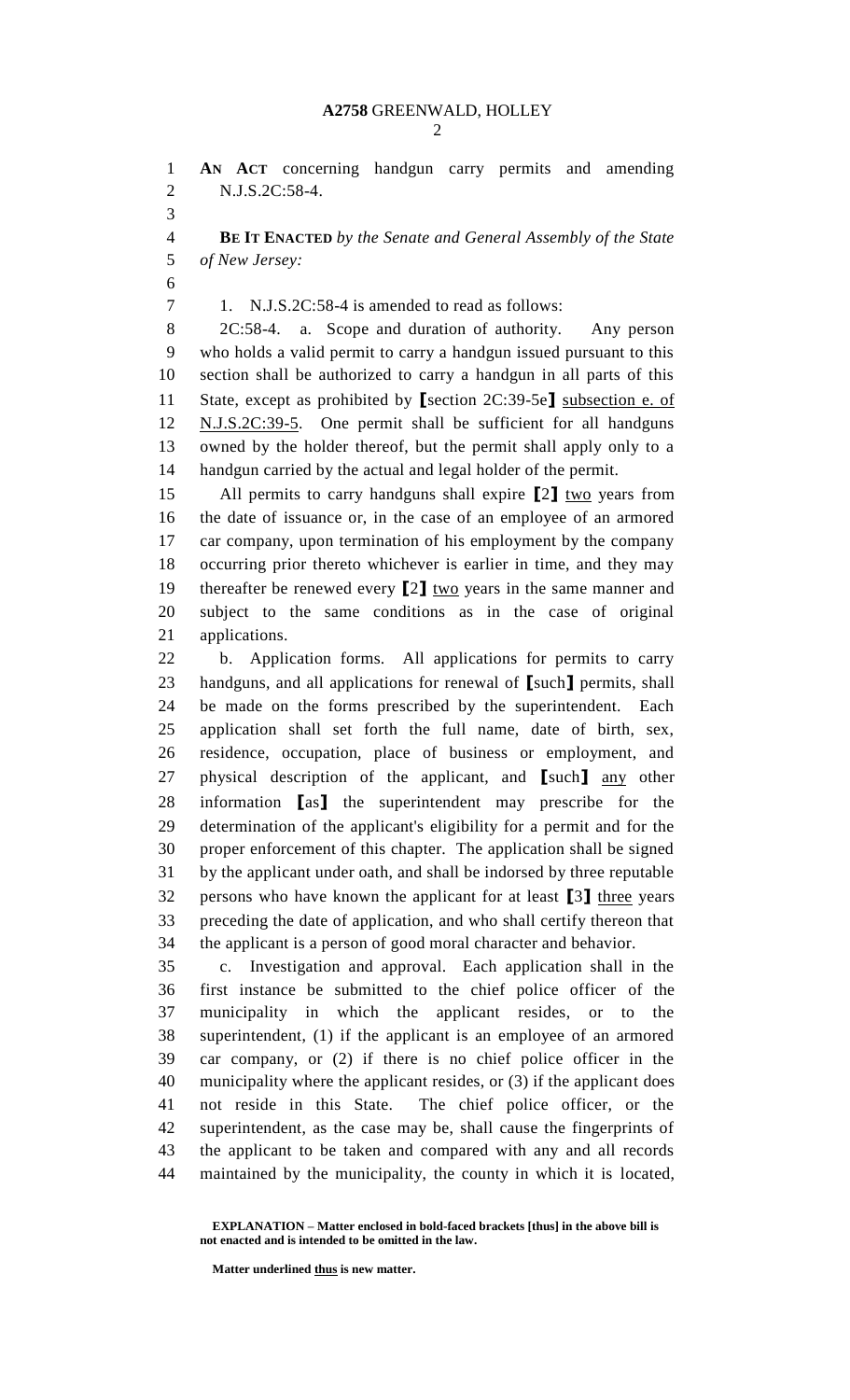the State Bureau of Identification and the Federal Bureau of Identification. He shall also determine and record a complete description of each handgun the applicant intends to carry.

 No application shall be approved by the chief police officer or the superintendent unless the applicant demonstrates that he is not subject to any of the disabilities set forth in **[**2C:58-3c.**]** subsection c. of N.J.S.2C:58-3, that he is thoroughly familiar with the safe handling and use of handguns, and that he has a justifiable need to carry a handgun.

 Each application form shall be accompanied by a written 11 certification of justifiable need to carry a handgun, which shall be under oath and, in the case of a private citizen, shall specify in detail the urgent necessity for self-protection, as evidenced by specific threats or previous attacks which demonstrate a special danger to the applicant's life that cannot be avoided by means other than by issuance of a permit to carry a handgun. Where possible, 17 the applicant shall corroborate the existence of any specific threats or previous attacks by reference to reports of the incidents to the appropriate law enforcement agencies.

 If the application is not approved by the chief police officer or the superintendent within 60 days of filing, it shall be deemed to have been approved, unless the applicant agrees to an extension of time in writing.

 d. Issuance by Superior Court; fee. If the application has been approved by the chief police officer or the superintendent, as the case may be, the applicant shall forthwith present it to the Superior Court of the county in which the applicant resides, or to the Superior Court in any county where he intends to carry a handgun, in the case of a nonresident or employee of an armored car company. The court shall issue the permit to the applicant if, but only if, it is satisfied that the applicant is a person of good character who is not subject to any of the disabilities set forth in **[**section 2C:58-3c.**]** subsection c. of N.J.S.2C:58-3, that he is thoroughly familiar with the safe handling and use of handguns, and that he has a justifiable need to carry a handgun in accordance with the provisions of subsection c. of this section. The court may at its discretion issue a limited-type permit which would restrict the applicant as to the types of handguns he may carry and where and for what purposes **[**such**]** the handguns may be carried. At the time of issuance, the applicant shall pay to the county clerk of the county where the permit was issued a permit fee of **[**\$20.00**]** \$20.

 e. Appeals from denial of applications. Any person aggrieved by the denial by the chief police officer or the superintendent of approval for a permit to carry a handgun may request a hearing in the Superior Court of the county in which he resides or in any county in which he intends to carry a handgun, in the case of a nonresident, by filing a written request for **[**such**]** a hearing within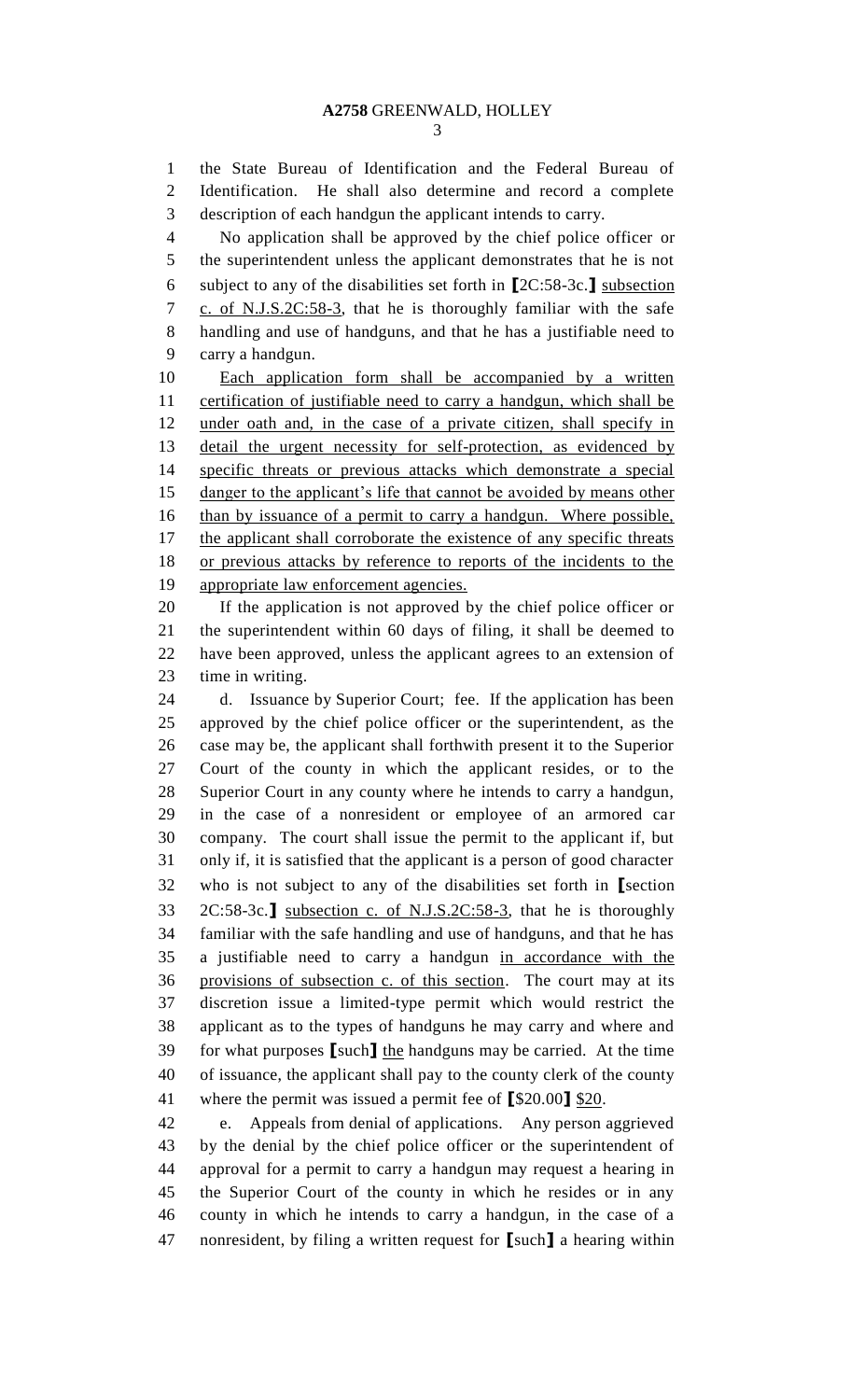## **A2758** GREENWALD, HOLLEY

 30 days of the denial. Copies of the request shall be served upon the superintendent, the county prosecutor, and the chief police officer of the municipality where the applicant resides, if he is a resident of this State. The hearing shall be held within 30 days of the filing of the request, and no formal pleading or filing fee shall be required. Appeals from the determination at **[**such**] [**a**]** the hearing shall be in accordance with law and the rules governing the courts of this State.

 If the superintendent or chief police officer approves an application and the Superior Court denies the application and refuses to issue a permit, the applicant may appeal **[**such**]** the denial in accordance with law and the rules governing the courts of this State.

 f. Revocation of permits. Any permit issued under this section shall be void at **[**such**]** the time **[**as**]** the holder thereof becomes subject to any of the disabilities set forth in **[**section 2C:58-3c.**]** subsection c. of N.J.S.2C:58-3, and the holder of **[**such**]** a void permit shall immediately surrender the permit to the superintendent who shall give notice to the licensing authority.

 Any permit may be revoked by the Superior Court, after hearing upon notice to the holder, if the court finds that the holder is no longer qualified for the issuance of **[**such**]** a permit. The county prosecutor of any county, the chief police officer of any municipality, the superintendent, or any citizen may apply to the court at any time for the revocation of any permit issued pursuant to this section.

(cf: P.L.1981, c.135, s.1)

- 
- 2. This act shall take effect immediately.
- 
- 
- STATEMENT

 This bill codifies the definition of justifiable need to carry a handgun as set forth in the New Jersey Administrative Code.

 Under current law, in order to lawfully carry a handgun in public, it is necessary for a private citizen to obtain a permit to carry a handgun. Applicants for a permit to carry a handgun need the approval of the chief of police in the municipality where they reside and the approval of a Superior Court judge in the county where they reside. Approval is contingent upon a person submitting, with an application, a written certification establishing justifiable need.

 Under current regulations (N.J.A.C.13:54-2.4), justifiable need is defined as the urgent necessity for self-protection, as evidenced by specific threats or previous attacks which demonstrate a special danger to the applicant's life that cannot be avoided by means other